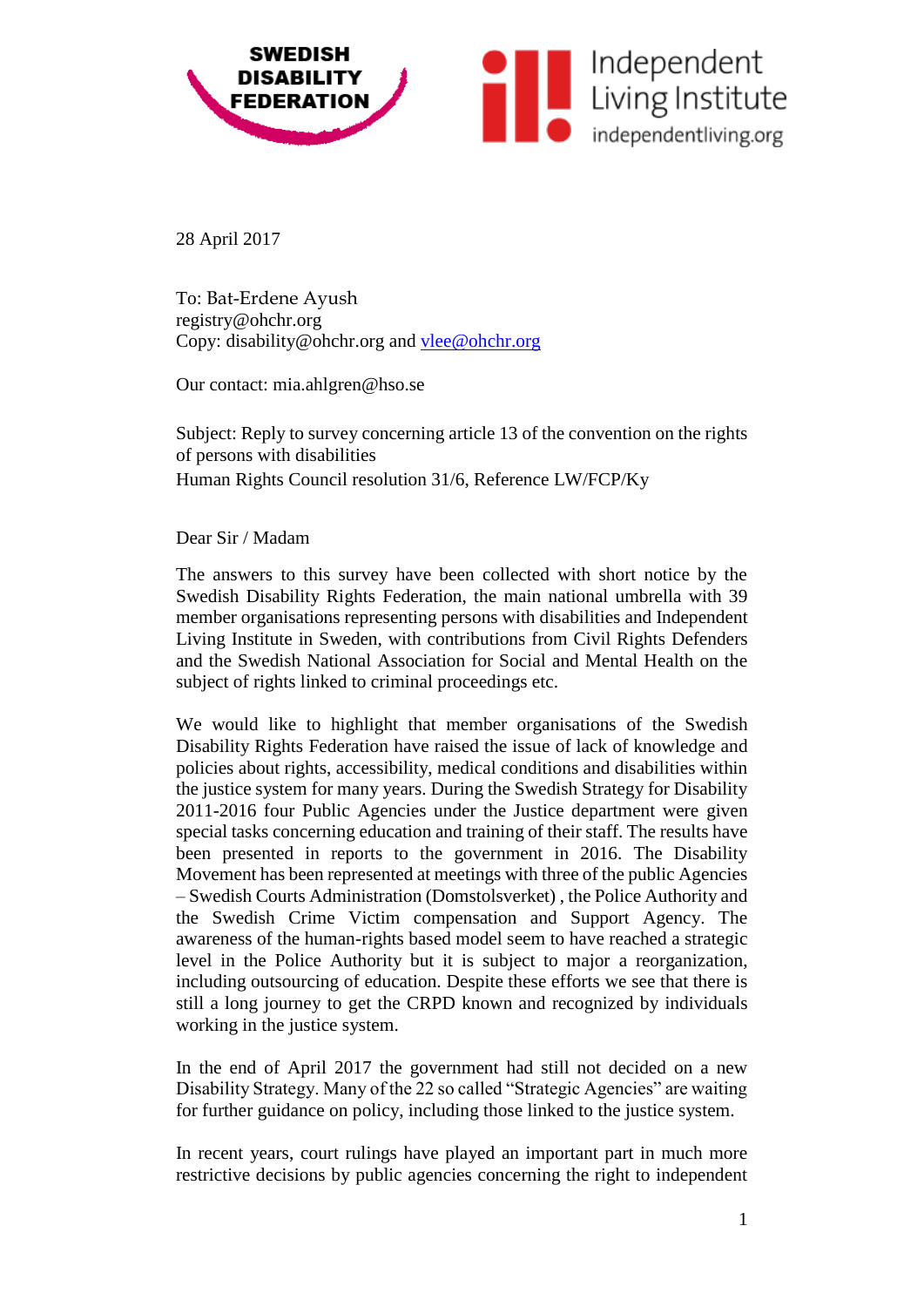



living (CRPD article 19). A parallel debate is going on about Public Policy and trust, which has a long and strong tradition in Sweden. As some rights linked to access are not explicit in legislation or guidelines, it is often difficult for the public to use the law to complain in the right forum. Other identified areas for concern are linked to for example: The lack of clarity regarding what institution to turn to when your rights have been violated leads to a situation where victims do not know where to turn to for redress<sup>1</sup>. There is a lack of quality data and statistics on persons with disabilities. The area of economic, social and cultural rights is a huge problem because they are generally not properly understood as human rights in Sweden. Digital data is often used by public authorities without taking into consideration issues of accessibility for everyone, leading to exclusion.

*1. Does your country have laws, policies or guidelines on access to justice, at any level of government, which ensure persons with disabilities, particularly women and children with disabilities:* 

*a. to participate in judicial and administrative proceedings on an equal basis with others in their role as witness, juror, complainant, defendant or other, including through the provision of procedural and age-appropriate accommodations (please identify and share the text of those provisions);* 

### **Answer:** Yes

 $\overline{a}$ 

When Sweden implemented Directive  $2012/29/EU^2$  of the European Parliament and of the Council of 25 October 2012 establishing minimum standards on the rights, support and protection of victims of crime, and replacing Council Framework Decision 2001/220/JHA only minor changes in Swedish law - mainly linked to the right to a language interpreter and translations - were considered necessary by the government and parliament. According to the parliament decision  $2014/15$  JuU21<sup>3</sup> "The Government points out in particular that a directive is binding on the Member States in terms of the results to be achieved, but it is up to the Member States to determine the form and procedures for implementation. This means that the terminology or systematics of the Directive are not binding if the intended result can be achieved otherwise."

For example: Article 3 chapter 2 of the Directive 2012/29/EU about the right to understand and be understood is according to the government covered by for example the language law stating that public agencies should use appropriate language, so the text from the directive is not implemented as such. As there are no records of complaints and no grievance mechanism at

[lagar/arende/betankande/genomforande-av-](https://www.riksdagen.se/sv/dokument-lagar/arende/betankande/genomforande-av-brottsofferdirektivet_H201JuU21/html#_Toc421273699)

<sup>&</sup>lt;sup>1</sup> Round table report A Swedish National Human Rights Institution, Raoul Wallenberg Institute, June 2016 [http://rwi.lu.se/app/uploads/2017/02/Roundtable-on-A-Swedish-](http://rwi.lu.se/app/uploads/2017/02/Roundtable-on-A-Swedish-National-Human-Rights-Institution.pdf)[National-Human-Rights-Institution.pdf](http://rwi.lu.se/app/uploads/2017/02/Roundtable-on-A-Swedish-National-Human-Rights-Institution.pdf)

<sup>&</sup>lt;sup>2</sup> Directive 2012/29/EU [http://eur-lex.europa.eu/legal](http://eur-lex.europa.eu/legal-content/EN/TXT/?qid=1493366002986&uri=CELEX:32012L0029)[content/EN/TXT/?qid=1493366002986&uri=CELEX:32012L0029](http://eur-lex.europa.eu/legal-content/EN/TXT/?qid=1493366002986&uri=CELEX:32012L0029)

<sup>&</sup>lt;sup>3</sup> Parliament decision 2014/15 JuU2[1 https://www.riksdagen.se/sv/dokument-](https://www.riksdagen.se/sv/dokument-lagar/arende/betankande/genomforande-av-brottsofferdirektivet_H201JuU21/html#_Toc421273699)

[brottsofferdirektivet\\_H201JuU21/html#\\_Toc421273699](https://www.riksdagen.se/sv/dokument-lagar/arende/betankande/genomforande-av-brottsofferdirektivet_H201JuU21/html#_Toc421273699)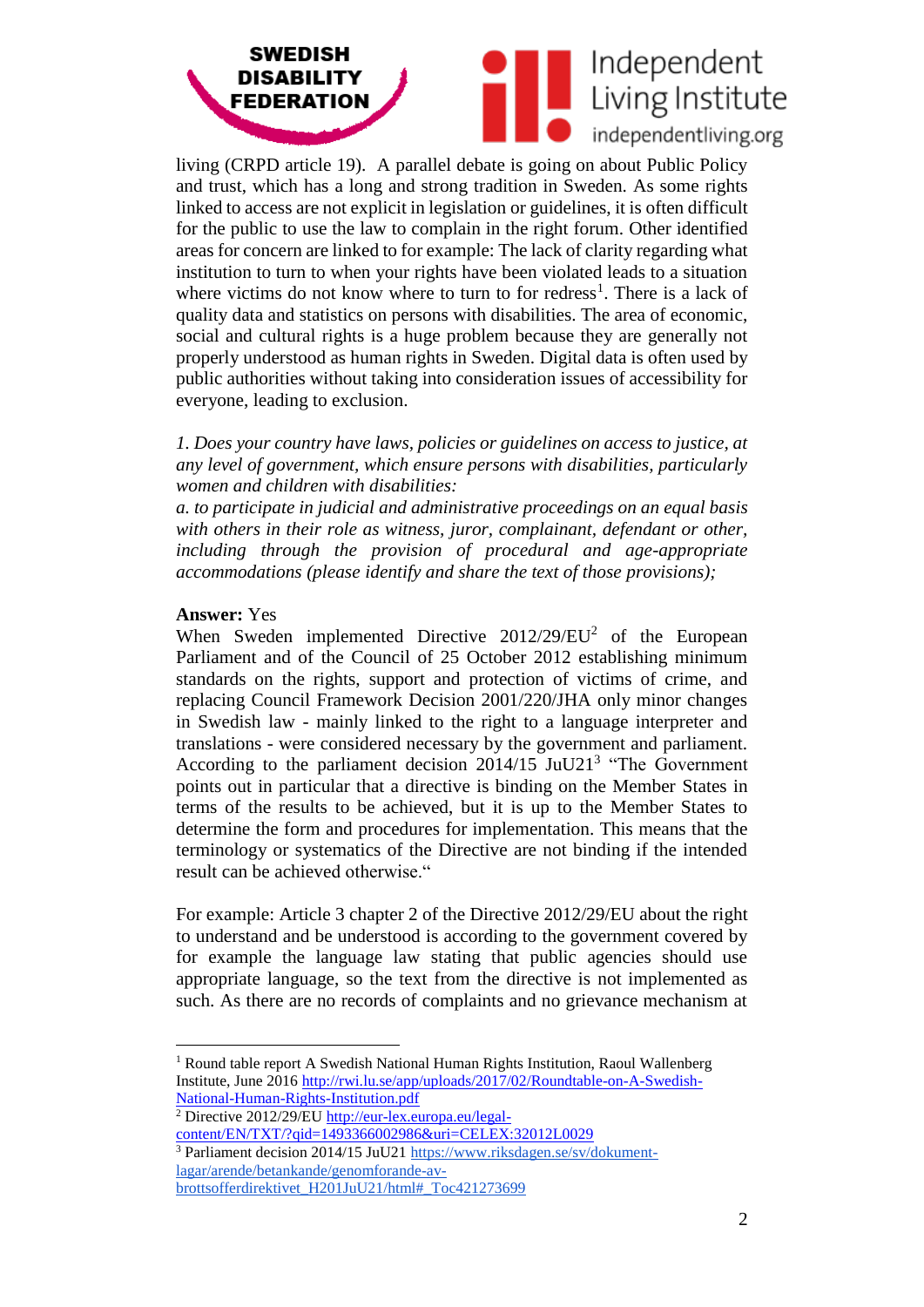



Swedish Courts Administration known to the public it is not possible to know whether Sweden is actually achieving the intended result. Lawyers from the Swedish Disability Rights Federation's member organisations representing persons with intellectual disabilities are stating that there are many instances where the right to understand and be understood is not fulfilled by the court, but there is no systematic monitoring from the Court administration. Neither the concerned authorities nor the Disability Rights Federation is aware of any further academic research on the subject.<sup>4</sup>

We would also like to refer to research by Katrin Lainpelto<sup>5</sup>. She has for example shown in study that prejudices lead to that children with neuropsychiatric disabilities were rated less credible when their disabilities were known<sup>6</sup>.

The implementation of Directive  $2013/48/EU<sup>7</sup>$  of the European Parliament and of the Council of 22 October 2013 on the right of access to a lawyer in criminal proceedings and in European arrest warrant proceedings, and on the right to have a third party informed upon deprivation of liberty and to communicate with third persons and with consular authorities while deprived of liberty, has led to an enquiry made by the European Commission. **We would like to refer to the full alternative report to that enquiry from Civil Right Defenders and the Swedish National Association for Social and Mental Health, RSMH** submitted in November 2016<sup>8</sup> that takes up serious lack of procedures, and makes recommendations to the state for improvements concerning for example:

- Ensuring continuous access to healthcare and medicines for all incomes.
- Providing guidelines so that all suspects or accused get information about their rights in a way that they can acquire and understand.

- Increasing awareness and knowledge among legal counselors about the disability of a disability on the person's ability to participate in a legal process.

 $\overline{a}$ 

<sup>4</sup> Collected from meeting with representatives of the Swedish Courts Administration and the Police Authority 25th of April 2017

<sup>5</sup> Example of research by Lainpelto collected 2017-04-28

<https://www.ncjrs.gov/App/Publications/abstract.aspx?ID=256956> <sup>6</sup> Article written 2015 collected 2017-04-28 from web of the Swedish Crime Victim compensation and Support Agency

[https://www.brottsoffermyndigheten.se/nyheter/samre-rattstrygghet-for-barn-med](https://www.brottsoffermyndigheten.se/nyheter/samre-rattstrygghet-for-barn-med-funktionsnedsattning)[funktionsnedsattning](https://www.brottsoffermyndigheten.se/nyheter/samre-rattstrygghet-for-barn-med-funktionsnedsattning)

<sup>7</sup> Directive 2014/48/EU [http://eur-lex.europa.eu/legal-](http://eur-lex.europa.eu/legal-content/en/ALL/?uri=CELEX%3A32013L0048)

[content/en/ALL/?uri=CELEX%3A32013L0048](http://eur-lex.europa.eu/legal-content/en/ALL/?uri=CELEX%3A32013L0048)

<sup>8</sup> Alternative report to the Swedish Government's response on the compliance of the EU-Commission's recommendation of 27 November 2013 on procedural safeguards for vulnerable persons suspected or accused in criminal proceedings (2013/C 378/02) collected from web 2017-04-27

[https://www.civilrightsdefenders.org/files/CRD-Report-on-EU-Commission-](https://www.civilrightsdefenders.org/files/CRD-Report-on-EU-Commission-Recommendation-on-procedural-safeguards-for-vulnerable-suspected-or-accused-in-criminal-proceedings-2013C-37802.pdf)[Recommendation-on-procedural-safeguards-for-vulnerable-suspected-or-accused-in](https://www.civilrightsdefenders.org/files/CRD-Report-on-EU-Commission-Recommendation-on-procedural-safeguards-for-vulnerable-suspected-or-accused-in-criminal-proceedings-2013C-37802.pdf)[criminal-proceedings-2013C-37802.pdf](https://www.civilrightsdefenders.org/files/CRD-Report-on-EU-Commission-Recommendation-on-procedural-safeguards-for-vulnerable-suspected-or-accused-in-criminal-proceedings-2013C-37802.pdf)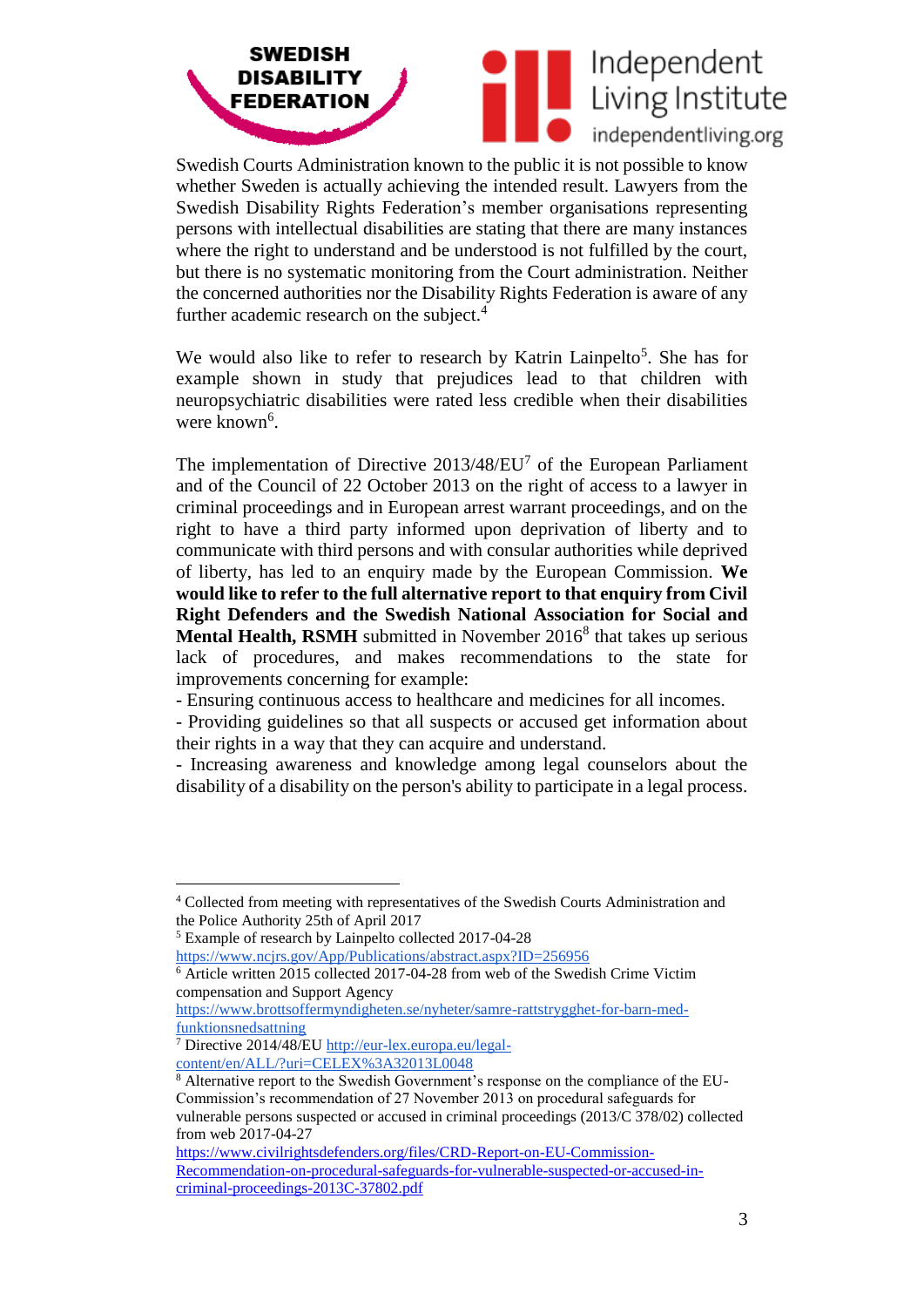

We would also like to recall relevant concluding observations from the UNCRPD committee in 2014 and the Human Rights Council in  $2016^9$  as well as CSO alternative reports.

# **Accessibility and right to interpreter in courts**

Persons who have severe hearing impairments or who have severe speech or language impairments may receive assistance from an interpreter. Persons who have severe visual impairments are also entitled to some support, e.g. translation to/from Braille. The right to an interpreter is not absolute, an individual assessment is to made by the court. See § 50 the Administrative Court Procedure Act. Chapter 5 section 6 paragraph 3 of the Code of Judicial Proceedings state that a general court should use an interpreter if a party or other person is hearing or speaking impaired that shall be heard by the court. Instead of an interpreter, technical solutions may be used if appropriate.

There is no absolute right to an oral hearing in administrative proceedings, see further § 9 the Administrative Court Procedure Act. The European convention on human rights and fundamental freedoms is Swedish law, thus enhancing the right to such a hearing concerning civil and political rights. In this regard it is worth mentioning that the European court on human rights has found social security cases to concern civil rights.

We would like to highlight the importance of holding oral hearings in cases where this may facilitate participation for a person with a disability.

*b. to have individual legal standing in all administrative and judicial procedures, including the right to be heard as part of their right to fair trial;* 

## **Answer**:

According to the Code of Judicial Procedure anyone may be a party to a trial in a civil case. However, if the party lacks legal capacity to independently decide about the matter at hand, he or she must be represented by his or her legal representative. See chapter 11 § 1 of the Code of Judicial Procedure. In Sweden there are two forms of substituted decision making for adults: administrators and deputies, see chapter 11 § 4 and 7 of the Parents Code. If a person has an administrator appointed he or she loses his or her legal capacity in the areas covered by the administratorship. A person who has an administrator must therefore ask the administrator to act in case of a civil action. Having a deputy on the other hand does not deprive the principal of legal capacity to have individual legal standing. In essence having a deputy could be considered a valid form of supported decision making. With two exceptions: a deputy may be appointed without the principal´s consent if he or she is deemed unable to consent and understand the matter. Furthermore,

 $\overline{a}$ <sup>9</sup> For example para 5 and 13 in the concluding observations from HRC in 2016, rights of persons with disabilities including access to justice.

[http://tbinternet.ohchr.org/\\_layouts/TreatyBodyExternal/Countries.aspx?CountryCode=SW](http://tbinternet.ohchr.org/_layouts/TreatyBodyExternal/Countries.aspx?CountryCode=SWE&Lang=EN) [E&Lang=EN](http://tbinternet.ohchr.org/_layouts/TreatyBodyExternal/Countries.aspx?CountryCode=SWE&Lang=EN)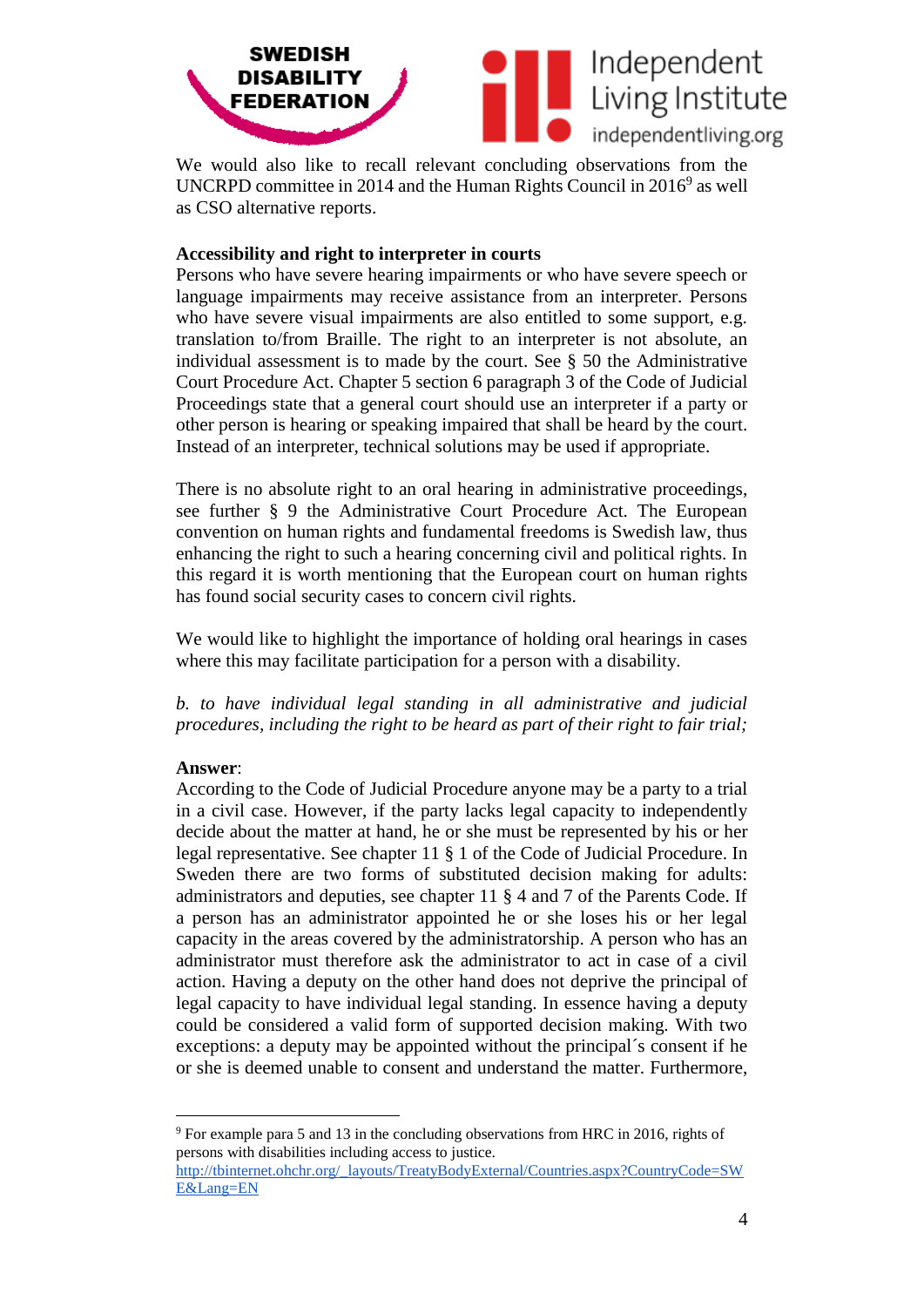

a deputy may act without the consent of the principal regarding some types of everyday actions.

The principal having a deputy or administrator may him- or herself submit an application for the termination of the deputy- or administratorship. See chapter 11 §§ 15 and 21 the Parents Code. If possible the person concerned is to be given the opportunity to express his or her opinion before appointing a deputy or administrator, chapter 11 § 16 of the Parents Code.

As concerns criminal cases the defendant may represent himself, chapter 21 § 1 and chapter 11 § 1 of the Code of Judicial Procedure.

The Administrative Court Procedure Act does not contain specific provisions concerning legal standing. According to chapter 11 § 9 of the Parents Code administrators take over the legal capacity of the principal in the areas covered by the administratorship. The administrator act as the principal's representative in all these matters.

In this connection we would like to mention a new verdict from the European Court of Human Rights concerning legal capacity and the right to make one's own choices, A.M. v. Finland, application 53251/13, judgment 23 march 2017. The claimant was a person with an intellectual disability having been appointed a mentor, a kind of substituted decision making. The claimant wanted to move to another part of the country this was refused by the mentor. The claimant filed an action for change of mentor but this was also denied. The European Court of Human Rights states that the UNCRPD article 12 is relevant international law to be considered when applying article 8 of the European Convention, respect for private and family life etc. The European Court of Human Rights then proceeds to make a proportionality assessment and finds that the keeping of the mentor, and hence the decision to refuse the claimant to move, was proportional. The arguments for this conclusion being that the claimant did not fully understand the consequences of the move and that his health and living conditions would risk being compromised. In our view this is not compliant with the interpretation of article 12 found in General Comment no. 1 on article 12. The Committee on the Rights of Persons with Disabilities clearly states that persons with disabilities must be accorded full legal capacity on an equal basis with others. Substituted decision making is to be prohibited, while supported decision making should be applied instead. Supported decision making may never amount to substituted decision making. Persons with disabilities have the right to choose for themselves and to make mistakes.

*c. to have access to effective remedies that are appropriately proportional to the right(s) infringed and which are tailored to their specific situation;* 

#### **Answer:**

If the state breaches rights of individuals, they often have a right to use different remedies. Depending on the matter, different remedies are relevant.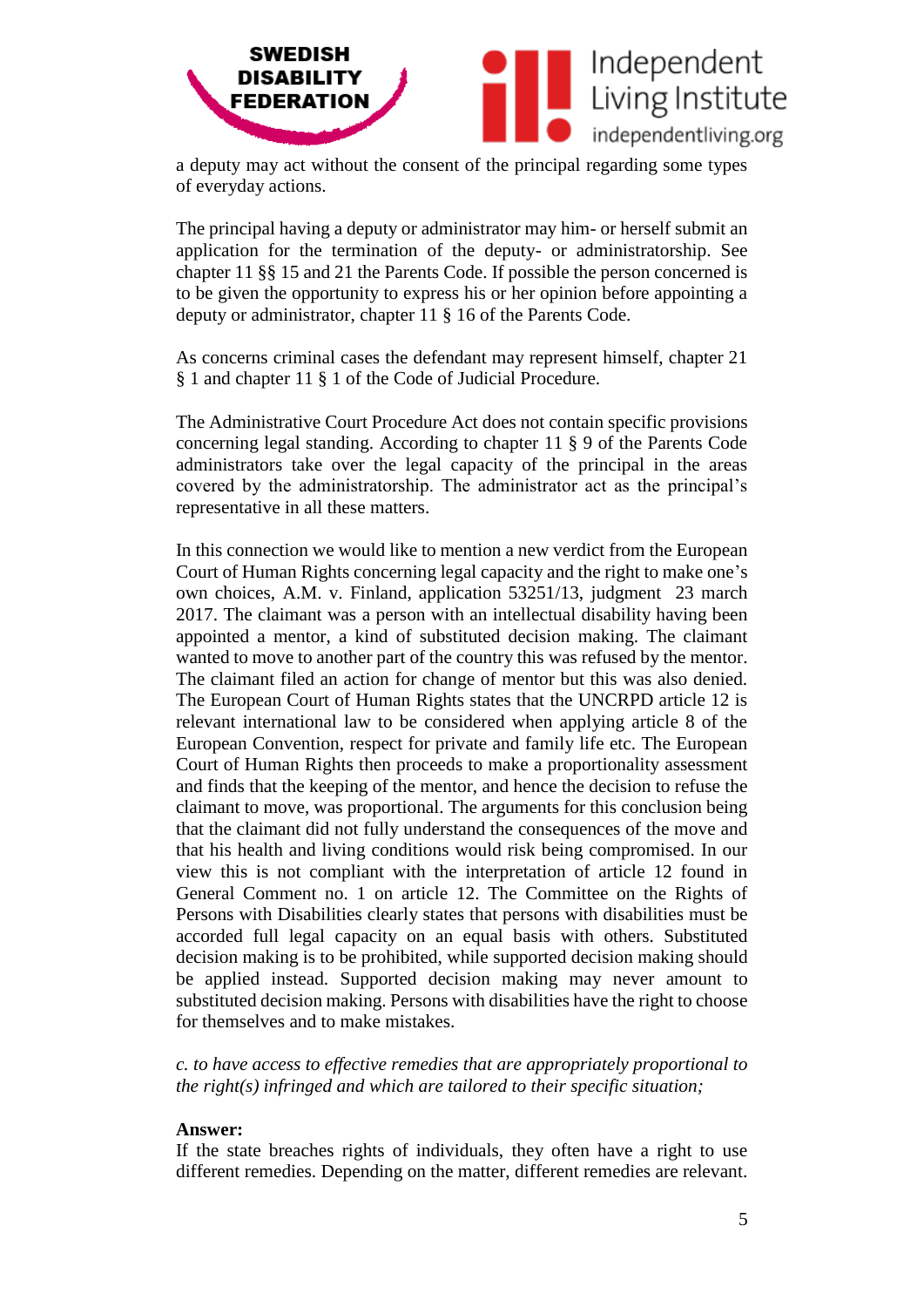



As a general remedy for breaches of rights in the European Convention on Human Rights, including Article 6 that grants individuals right to a fair trial, individuals may sue the state for damages in a general court or demand damages from the Chancellor of Justice. For breaches of rights in the UNCRPD, however, there are no formalised direct remedies for the individual in the Swedish legal system. In general, the remedies are of reparative nature, and there is no explicit remedy in terms of specific performance for things like reasonable accommodation.

Legal costs are in general an obstacle for individuals, including persons with disabilities, for access to justice in cases where the state does not cover the costs.

In June 2015 the Swedish Government finally accepted the recommendation within Universal Periodic Review (UPR) to establish a National Human Rights Institution (NHRI). In October 2016 the communication "The Government Strategy for Human Rights"<sup>10</sup> handed the responsibility to the parliament. The Civil Society Organisations has not yet been officially involved in planning of the organisation of the NHRI, but some organisations, including the Swedish Disability Rights Federation and Civil Right Defenders have expressed strong concerns about the lack of a strong mandate, enough resources and involvement of the CSO:s in the process. Further issues cover the role in monitoring the CRPD as stated in article 33, the role when it comes to individual complaints $11$  and to ensure effective remedies appropriate to rights infringed and which are tailored to their specific situation.

*and d. to have effective access to justice in the context of disasters, migration and asylumseeking, conflict and post-conflict situations and transitional justice, and formal or informal systems of customary, indigenous and community justice, among others.* 

### **Answer**:

There are no official public policies or easy to find advice on rights and access to justice for asylum seekers, including children, with disabilities, despite the fact that Sweden has had many asylum-seeking persons arriving the past years. <sup>12</sup> A project about the rights for migration and asylumseekers with

<http://rwi.lu.se/2017/02/exploring-models-and-options-for-a-swedish-nhri/>

 $\overline{a}$ <sup>10</sup> Government communication to the Parliament 2016/17: 29, October 2016 [http://www.regeringen.se/4a9b03/contentassets/c2fc9f2915394fd6841e46fce2be16bb/regeri](http://www.regeringen.se/4a9b03/contentassets/c2fc9f2915394fd6841e46fce2be16bb/regeringens-strategi-for-det-nationella-arbetet-med-manskliga-rattigheter-skr.-20161729) [ngens-strategi-for-det-nationella-arbetet-med-manskliga-rattigheter-skr.-20161729](http://www.regeringen.se/4a9b03/contentassets/c2fc9f2915394fd6841e46fce2be16bb/regeringens-strategi-for-det-nationella-arbetet-med-manskliga-rattigheter-skr.-20161729)

<sup>&</sup>lt;sup>11</sup> The need for effective Complaint mechanism is covered in a Round table report on NHRI, June 2016 from the Raoul Wallenberg Institute.

 $12$  Oral information from head editor of unpublished report from the Swedish Public Agency of Participation collected in April 2017 and web information by the same agency at an event for Children´s Rights in April 2017

[http://www.mfd.se/nyheter/2017/barnrattsperspektiv-pa-migration-barnrattsdagarna-25-26](http://www.mfd.se/nyheter/2017/barnrattsperspektiv-pa-migration-barnrattsdagarna-25-26-april-i-orebro/?platform=hootsuite) [april-i-orebro/?platform=hootsuite](http://www.mfd.se/nyheter/2017/barnrattsperspektiv-pa-migration-barnrattsdagarna-25-26-april-i-orebro/?platform=hootsuite)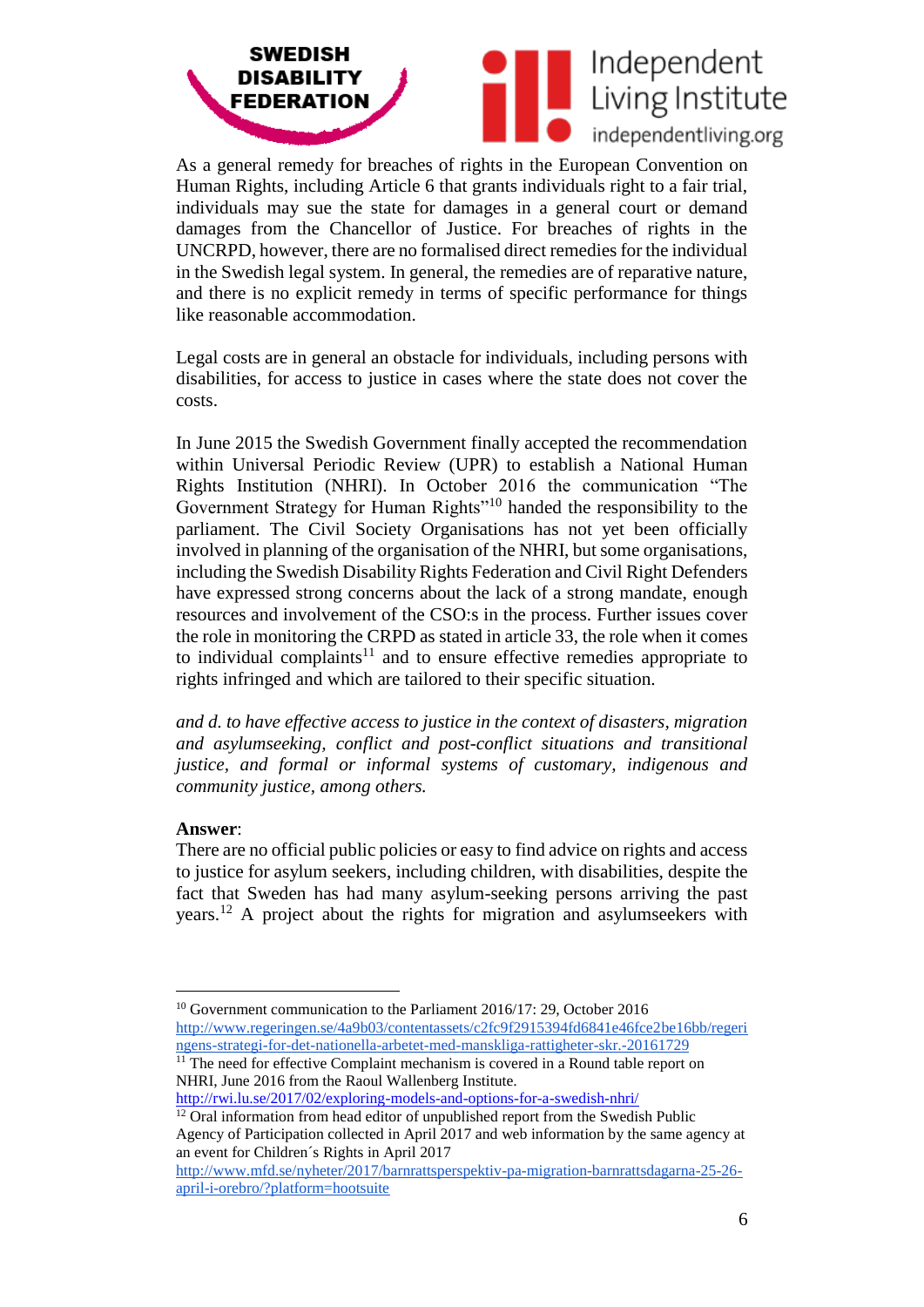

disabilities initiated by the Independent Living Institute in Sweden has just received funding from the Swedish Inheritance Fund and is about to start.<sup>13</sup>

We also recall lack of public policy on the right to access to communication in emergency situations, also noted by the UNCRPD committee in 2014 in relation to article 11. No action has been taken and there have been recent protests from deaf and hard of hearing associations<sup>14</sup> as to lack of information at a lorry attack in the center of Stockholm in April 2017.

*2. Do you have examples from your country on:* 

*a. how procedural and age-appropriate accommodations are provided and applied, including protocols or other guidelines;* 

### **Answer**:

In the parliament decision on the implementation of the directive 2012/20/EU there is reference to the following: A handbook for information to victims for crimes, Rikspolisstyrelsen 2012, about information to persons with special needs, where persons with disabilities and children are specially mentioned. We have asked for updated information from the Public Agencies but we have not received it in time to include it in this answer. There has been a debate about methods for interviews with children both as victims and suspects of crimes, and we believe there has been work within the Police Authority, but there are no known guidelines for persons with disabilities.

According to the Swedish Courts Administration<sup>15</sup> there are no written guidelines concerning persons with disabilities. It is rare for children under the age of 14 to be heard in general courts.

*b. training programmes on the right of access to justice for persons with disabilities for judges, lawyers, prosecutors, police, social workers, language and sign language interpreters, legal aid centres, other judicial and administrative bodies intervening in judicial or quasi-judicial instances;* 

### **Answer**:

 $\overline{a}$ 

There are some voluntary courses that take up persons with disabilities for staff and judges since Swedish Courts were appointed a strategic public agency for implementation of the government. One web based training that is not open to the public for all employees about accessibility that has been evaluated within the Disability Strategy. Despite the training leading to improvements the level of knowledge about the CRPD and other relevant

<sup>&</sup>lt;sup>13</sup> Information collected from web in April 2017

[http://www.independentliving.org/content/project-disabled-refugees-welcome-has-been](http://www.independentliving.org/content/project-disabled-refugees-welcome-has-been-granted-funding-swedish-inheritance-fund)[granted-funding-swedish-inheritance-fund](http://www.independentliving.org/content/project-disabled-refugees-welcome-has-been-granted-funding-swedish-inheritance-fund)

<sup>&</sup>lt;sup>14</sup> Information collected from web April 2017

[http://www.sdr.org/component/k2/item/1646-allvarliga-brister-pa-information-i-kris](http://www.sdr.org/component/k2/item/1646-allvarliga-brister-pa-information-i-kris-drabbar-dova-och-teckensprakiga-hart)[drabbar-dova-och-teckensprakiga-hart](http://www.sdr.org/component/k2/item/1646-allvarliga-brister-pa-information-i-kris-drabbar-dova-och-teckensprakiga-hart)

<sup>&</sup>lt;sup>15</sup> Information received at meeting with representatives of the Swedish Courts Academy (and Administration 25th of April 2017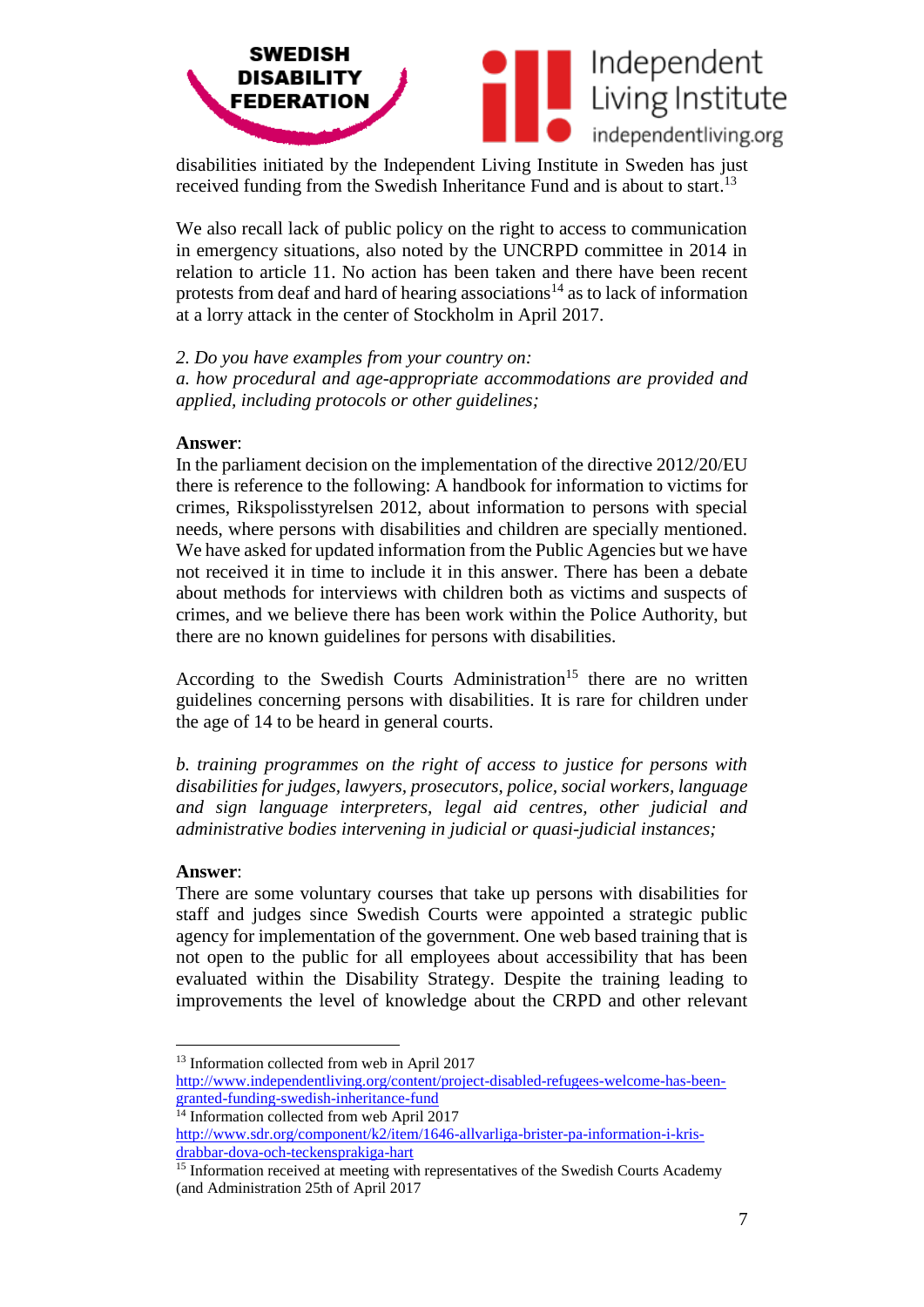

issues remains extremely low among those who answered the survey.<sup>16</sup> As far as we know the training is mainly based on accessibility not on the CRPD in itself and the human-right based model.

In the yearly updated program of the Swedish Courts Academy, some voluntary courses mention persons with disabilities. The training is related to how to "handle situations in courts"<sup>17</sup>. One short course brings up the research from Lainpelto, but they have not coordinated the content with the Public Agency that have been more involved in this research. Despite repeated questions to the Swedish Courts Administration we have not received an answer about what compulsory training for law clerks entering the courts system related to CRPD related articles such as article 13. We conclude that it is not included, and that the training is based on how to "treat" ("bemötande") persons with disabilities, not on the human-rights based model.

The education for police officers, both the professional training and further training contained some reference to the CRPD. But an ongoing change in the organization of the Police Authority has resulted in outsourcing of the training to three universities. We have not received answers from the Police Authority on how details such as this are ensured and monitored.

*c. education programmes on the right of access to justice for persons with disabilities for law students as well as in schools of social work, sign language interpretation, forensic science, psychiatry and psychology, among other relevant faculties;* 

### **Answer**:

Access to justice for persons with disabilities is not generally taught in law faculties.

There is no overview of inclusion of CPRD / human-rights based model in professional training and education in relevant areas, despite a strong recommendation from the UNCRPD committee in 2014 linked to article 8. The government gave an assignment with special funding to the Public Agency of Participation, the Equality Ombudsman and the Children Ombudsman to raise awareness. We have expressed concern and made

[http://www.mfd.se/globalassets/dokument/uppfoljning/strategiska-myndigheters](http://www.mfd.se/globalassets/dokument/uppfoljning/strategiska-myndigheters-aterrapportering/2016-domstolsverket-slutrapport-strategi-funktionshinderspolitiken-2011-2016.pdf)[aterrapportering/2016-domstolsverket-slutrapport-strategi-funktionshinderspolitiken-2011-](http://www.mfd.se/globalassets/dokument/uppfoljning/strategiska-myndigheters-aterrapportering/2016-domstolsverket-slutrapport-strategi-funktionshinderspolitiken-2011-2016.pdf)

[2016.pdf](http://www.mfd.se/globalassets/dokument/uppfoljning/strategiska-myndigheters-aterrapportering/2016-domstolsverket-slutrapport-strategi-funktionshinderspolitiken-2011-2016.pdf)

 $\overline{a}$ 

Results survey about knowledge of human rights and discrimination attachment to the final report from Swedish Courts Administration 2016

[http://www.mfd.se/globalassets/dokument/uppfoljning/strategiska-myndigheters](http://www.mfd.se/globalassets/dokument/uppfoljning/strategiska-myndigheters-aterrapportering/2016-domstolsverket-enkatsammanstallning-2016-slutrapport-funktionshinderspolitiken.pdf)[aterrapportering/2016-domstolsverket-enkatsammanstallning-2016-slutrapport](http://www.mfd.se/globalassets/dokument/uppfoljning/strategiska-myndigheters-aterrapportering/2016-domstolsverket-enkatsammanstallning-2016-slutrapport-funktionshinderspolitiken.pdf)[funktionshinderspolitiken.pdf](http://www.mfd.se/globalassets/dokument/uppfoljning/strategiska-myndigheters-aterrapportering/2016-domstolsverket-enkatsammanstallning-2016-slutrapport-funktionshinderspolitiken.pdf)

<sup>16</sup> Final report from Swedish Courts Administration 2016

<sup>&</sup>lt;sup>17</sup> Information received at meeting with representatives of the Swedish Courts Academy, the Police Authority and the Swedish Crime Victim compensation and Support Agency 25th of April 2017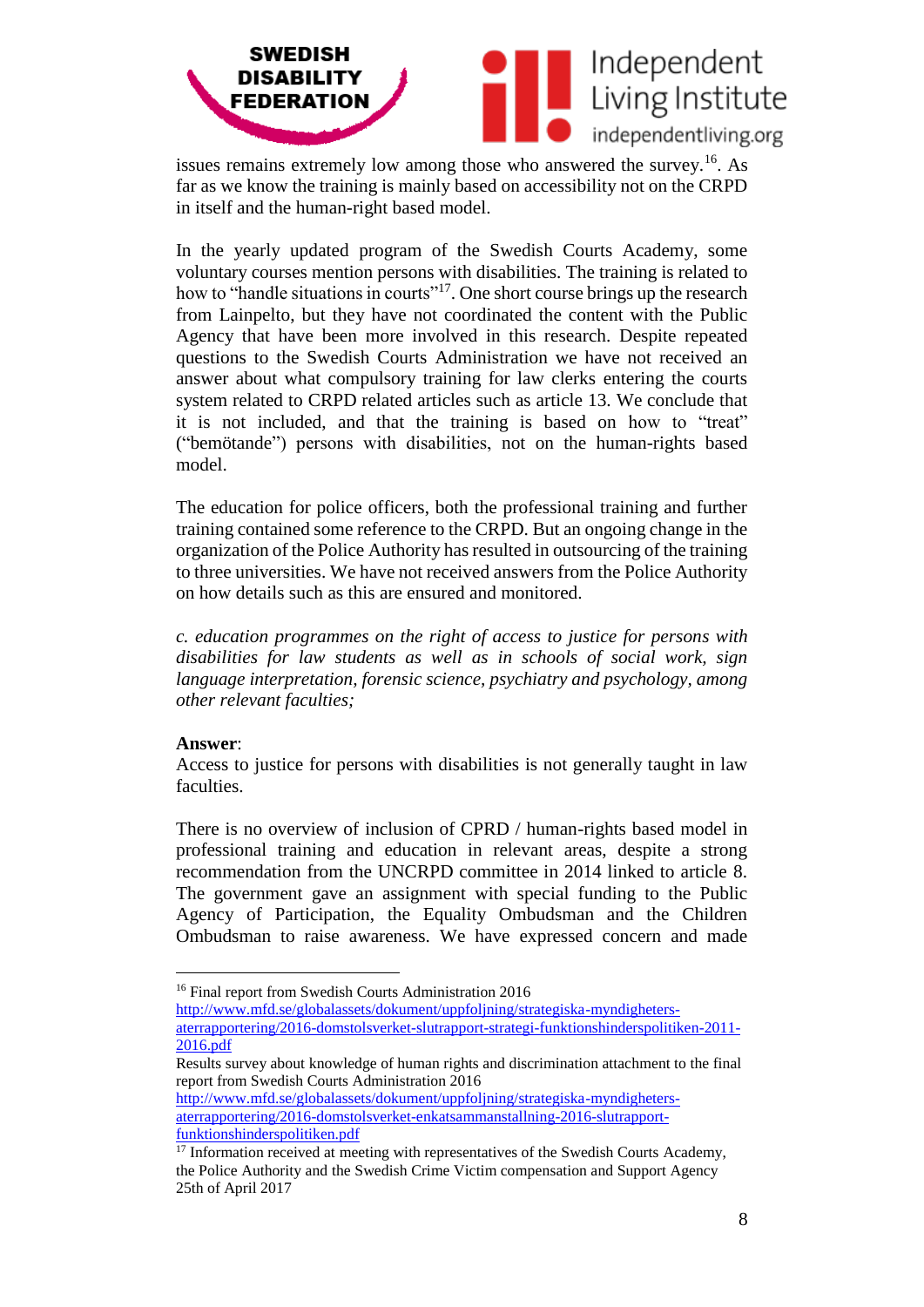

several recommendations to improve the execution of the assignment including a survey to find out which education programmes include the CRPD and the human-rights based model. But we have yet not received a positive reaction. Some web-based voluntary courses for public servants have been created in cooperation with the University of Uppsala, but we have also had reason to criticize the content<sup>18</sup> of the courses related to general problems with the selection of content, lack of problematization and recommendations from the UN to Sweden. All in all, there is a risk for not ensuring individuals their human rights.

*and d. legal aid programmes, public and/or private, which include the right of access to justice for persons with disabilities in their practices, including the availability of support and liaison services for courts or other judicial or quasi-judicial instances.*

Answer: The Alternative report from the Swedish Disability Movement submitted to Human Rights Council brought up recommendations already in  $2007<sup>19</sup>$ , but we are still lacking political action in parliament in issues concerning legal aid.

The Swedish judicial system encompasses inter alia general courts and administrative courts. The procedural regulation of the two are quite different. The legal aid act entitles persons under certain circumstances to public funding for costs incurred by legal proceedings. The legal aid act applies to both general and administrative courts. However, it is in general much more difficult to receive legal aid for administrative proceedings. According to the main rule costs incurred through legal action are to be paid by the individual (criminal cases aside), e.g. by a legal expenses insurance. Most such insurances do not cover administrative procedures. In some types of administrative cases there is a right to a public counsel, e.g. cases concerning forced psychiatric care. In administrative court cases the complainant does not risk paying the other party's legal expenses.

In the following we will discuss some rules pertaining to legal aid in administrative cases. However, we would like to emphasize, that where there is no right to public legal counsel, the chances of receiving legal aid are very low.

Legal aid can be provided for administrative procedures to persons with disabilities provided that the person due to his or her disability have difficulties in self-representation, see §§ 7 and 8 of the Legal aid act together with court practice. Especially the following: the Administrative Court of

 $\overline{a}$ 

<sup>&</sup>lt;sup>18</sup> Comments on web-based courses on Human-rights from the Swedish Disability Rights Federation in March 2017

[http://www.hso.se/Global/Skrivelser/2017/KommentarerWebutbildningarMR](http://www.hso.se/Global/Skrivelser/2017/KommentarerWebutbildningarMR-forumFinal%20(002).pdf)[forumFinal%20\(002\).pdf](http://www.hso.se/Global/Skrivelser/2017/KommentarerWebutbildningarMR-forumFinal%20(002).pdf)

<sup>&</sup>lt;sup>19</sup> Alternative report on the Covenant on civil and political rights 2007 [http://www.hso.se/Global/Projekt/M%c3%a4nskliga%20r%c3%a4ttigheter/Engelska%20-](http://www.hso.se/Global/Projekt/M%c3%a4nskliga%20r%c3%a4ttigheter/Engelska%20-Mop%20-07.pdf) [Mop%20-07.pdf](http://www.hso.se/Global/Projekt/M%c3%a4nskliga%20r%c3%a4ttigheter/Engelska%20-Mop%20-07.pdf)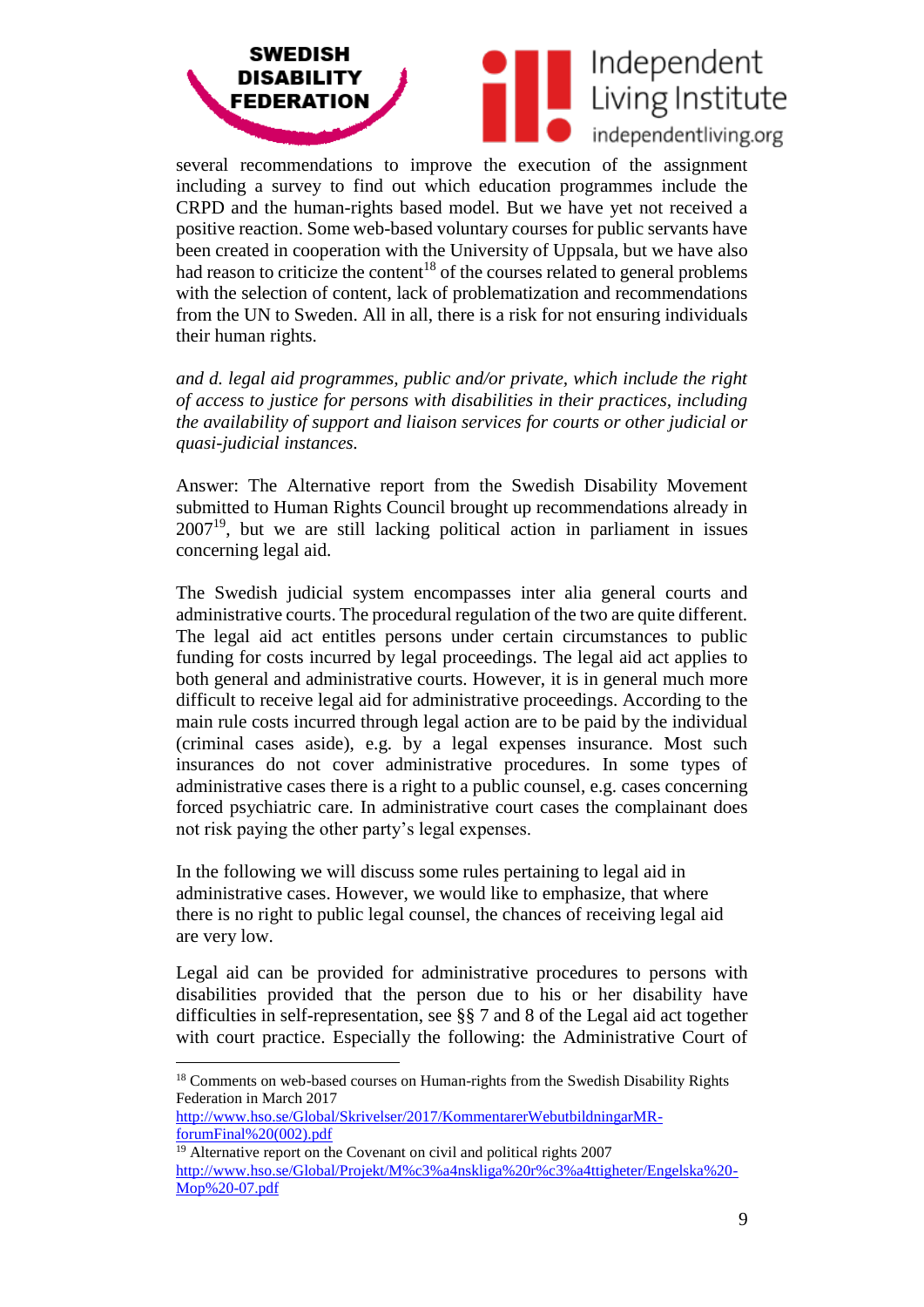



Appeal in Stockholm, case no 1825-10, 2010-06-11, the Administrative Court of Appeal in Sundsvall, case no 412-11, 2011-04-12, the Administrative Court of Appeal in Jönköping, case no 2015-13, 2013-08-01. However, according to a verdict from the Administrative Court of Appeal in Gothenburg you will not receive legal aid if you have a deputy or administrator. The deputy or administrator is, without any individual assessment, deemed able to represent the person concerned, see case no 5976- 16, 2016-12-08.

On the other hand the administrative process is considered to be a simpler process than the general one. Essentially, the process is in writing, but you may require an oral hearing. There is no absolute right to an oral hearing, even in a court of first instance, see § 9 of the Administrative Court Procedure Act. The court is supposed to assist and guide claimants through the process, see § 8 of the Administrative Court Procedure Act. Appeals and other submissions by the claimant are to be interpreted favourably in relation to e.g. claims, taking into account the general lack of legal counsel in these proceedings. The obligations conferred on administrative courts by § 8 is one of the main reasons behind the much more restrictive approach to legal aid in these kind of proceedings.

We submit that the assistance and guidance provided by the courts are insufficient to provide claimants with disabilities with the support they may require in the legal process. The counterpart in administrative proceedings is on the other hand most often a municipal or public authority. The resources of the authorities considerably outweigh those of the claimants, thus severely compromising the principle of equality of arms.

As legal expenses insurances in general do not cover costs for administrative proceedings the availability of legal counsel depends on the financial situation of the individual.

In cases in front of the **general courts** the situation is different compared to the administrative court system. Criminal cases are in principle entirely funded by public means, and a defendant in a criminal case is never obliged to pay any legal costs incurred by the procedure, not counting possible damages as a result of a conviction. Civil proceedings differ depending on the type of case. In actions amenable to out-of court settlement, including civil discrimination cases, the general rule is that the loser pays the legal costs of the winning party (chapter 18, section 1 of the code of judicial proceedings). There are lex specialis rules in some specific types of civil litigation, such as a rarely used rule in chapter 6, section 5, of the discrimination law (2008:567), which states that a losing plaintiff may be awarded to not pay the winner's costs, if there was a legitimate reason for the action. If a case concerns a small monetary claim (no more than half a price base amount; 22,400 SEK for 2017), the court may treat the action so that the parties stand their own costs indifferent to the judgment (chapter 18, section 8 a of the code of judicial proceedings).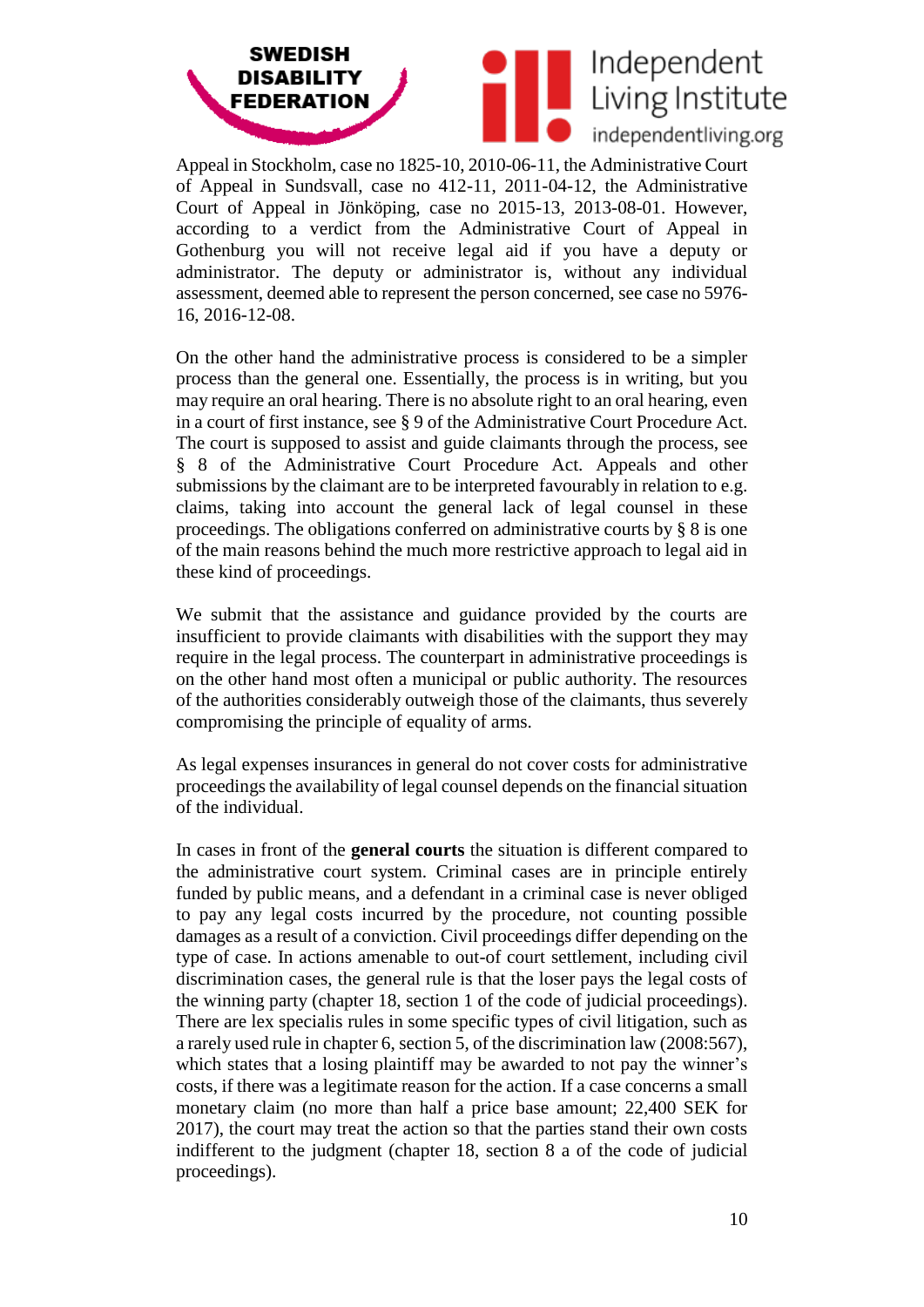

Legal protection is generally included in private household insurances, but there have been cases where the insurance companies do not consider discrimination cases civil claims covered by the household insurance. For individuals who have household insurance, the excess is in general the only expenses involved in a legal process. Legal protection is usually related to disputes in a general court and does not usually cover disputes involving labour legislation or divorce in the general courts.

Under some circumstances individuals can get legal aid from the state if the dispute is not covered by the legal protection in the individual's household insurance. Legal aid may be awarded to individuals in civil proceedings under certain conditions laid down in the social protection legislation, the Legal Aid Act  $(1996:1619)^{20}$ . The rules are not specifically regulating rights persons with disabilities. Legal aid covers some of the costs for lawyers or other specialists. Compensation can also be received for costs for evidence (these general rules on what is included in legal aid applies equally to administrative cases).

In practice the rules on legal aid can lead to a person who is an inferior financial position being forced to abstain from having their case heard. One issue with the granting of legal aid is that it is not always possible to know early in the proceedings if the legal costs will be compensated.

There are a number of reports from NGO:s on the courts in issues related to the Swedish Act concerning Support and Service for Persons with Certain Functional Impairments and the importance of legal support for a positive court ruling. $21$ .

*3. Does your country have laws, policies and strategies to ensure the participation of persons with disabilities on an equal basis with others in the judiciary or other judicial or quasi-judicial instances, including in their role as judges, witnesses, jurors, lawyers or any other active party to judicial or quasi-judicial procedures?* 

### Answer:

 $\overline{a}$ 

The government has targets for employment gender equality and persons born outside Sweden in the Public Sector. The police force, for example, are working to increase employment for these groups. Increased demand for police officers and investigation concerning the education is ongoing. A recent change in the recruitment and education program has made it impossible for persons with neuropsychiatric disabilities to become police

<sup>20</sup> Summary in English the Legal Aid Authority collected April 2017 <http://www.rattshjalp.se/In-English/In-English/>

<sup>&</sup>lt;sup>21</sup> Who gets their rights? The local Stockholm county branch of the Swedish National Association for Persons with Intellectual Disability, December 2016 <http://reclaimlss.org/wp-content/uploads/2012/06/vem-far-ratt.pdf>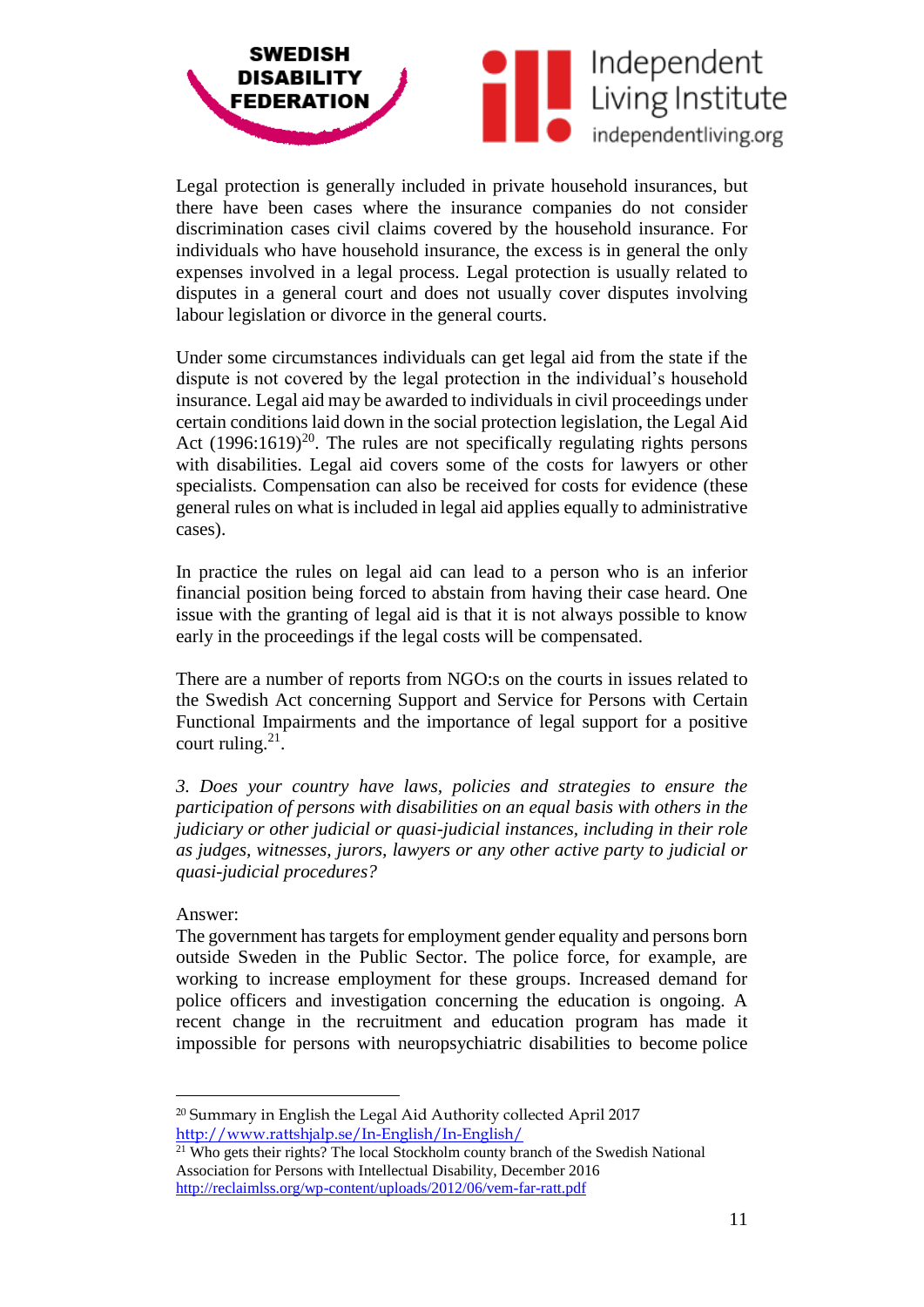



officers<sup>22</sup>. In combination with an increase of young persons needing the diagnosis to get support in ordinary education has led to a debate, as there is a very wide spectrum within this area. The organisations representing persons with neuropsychiatric disabilties are saying that passing the medical and psychological tests for all applicants should be enough to consider whether you are suitable for the police force.

According to oral information 2017-04-25 from the police authority it is linked to a matter of cost for more advanced testing methods that is the reason for deciding that a diagnosis will disqualify applicants. There are police officers that get a diagnosis after employment and they stay employed.

There is an ongoing public enquiry about diversity in recruitment of judges but the directives does not relate to persons with disabilities<sup>23</sup>.

The Agency for Participation conducts a yearly follow up of the ordinance 2001:526 for all public agencies about accessibility According to the follow up  $2016^{24}$  only 1 in 5 Swedish Courts have a budget for accessibility improvements.

The Discrimination Act covers lack of accessibility as a form of discrimination since 2015, and is included as part of employers' obligations to conduct active anti-discrimination measures since January 2017. The Equality Ombudsman monitoring the obligations has given guidance on expected measures concerning salaries etc, but there is still no information in April 2017, about expected measures with regard to accessibility.

*4. Does your country monitor and collect disaggregated data with respect to access to judicial or quasi-judicial procedures concerning:* 

*a. the participation of persons with disabilities in judicial or quasi-judicial procedures, including the number of complaints submitted, nature of complaints and outcomes;* 

Answer: NO – there has been reports about disaggregated data, for example an assignment to the disability ombudsman<sup>25</sup>. But the lack of independent and reliable data is a huge problem, also in relation to Agenda 2030. There seems to be a confusion between the registration of persons with disabilities which we of course strongly oppose, with the voluntary collection of data in

 $\overline{a}$  $22$  Web information from the Police Authority collected in April 2017

<https://polisen.se/Bli-polis/Ansokan/Antagningskrav/Forklaring-av-antagningskraven> <sup>23</sup> Directive for public enquiry about recruitment of judges

[http://www.regeringen.se/4aafae/contentassets/9de875abd6e34c1681642da4f6423fcf/rekryt](http://www.regeringen.se/4aafae/contentassets/9de875abd6e34c1681642da4f6423fcf/rekryteringen-av-ordinarie-domare-dir.-201689) [eringen-av-ordinarie-domare-dir.-201689](http://www.regeringen.se/4aafae/contentassets/9de875abd6e34c1681642da4f6423fcf/rekryteringen-av-ordinarie-domare-dir.-201689) .

 $24$  Report collected from the web in April 2017

[http://www.mfd.se/globalassets/dokument/publikationer/2016/2016-10-sa-tillganglig-ar](http://www.mfd.se/globalassets/dokument/publikationer/2016/2016-10-sa-tillganglig-ar-staten-2016.pdf)[staten-2016.pdf](http://www.mfd.se/globalassets/dokument/publikationer/2016/2016-10-sa-tillganglig-ar-staten-2016.pdf)

<sup>&</sup>lt;sup>25</sup> Report from the Disability Ombudsman Role of statistics in Discrimination, 2012 [http://www.do.se/globalassets/publikationer/rapport-statistikens-roll-arbetet-mot](http://www.do.se/globalassets/publikationer/rapport-statistikens-roll-arbetet-mot-diskriminering2.pdf)[diskriminering2.pdf](http://www.do.se/globalassets/publikationer/rapport-statistikens-roll-arbetet-mot-diskriminering2.pdf)